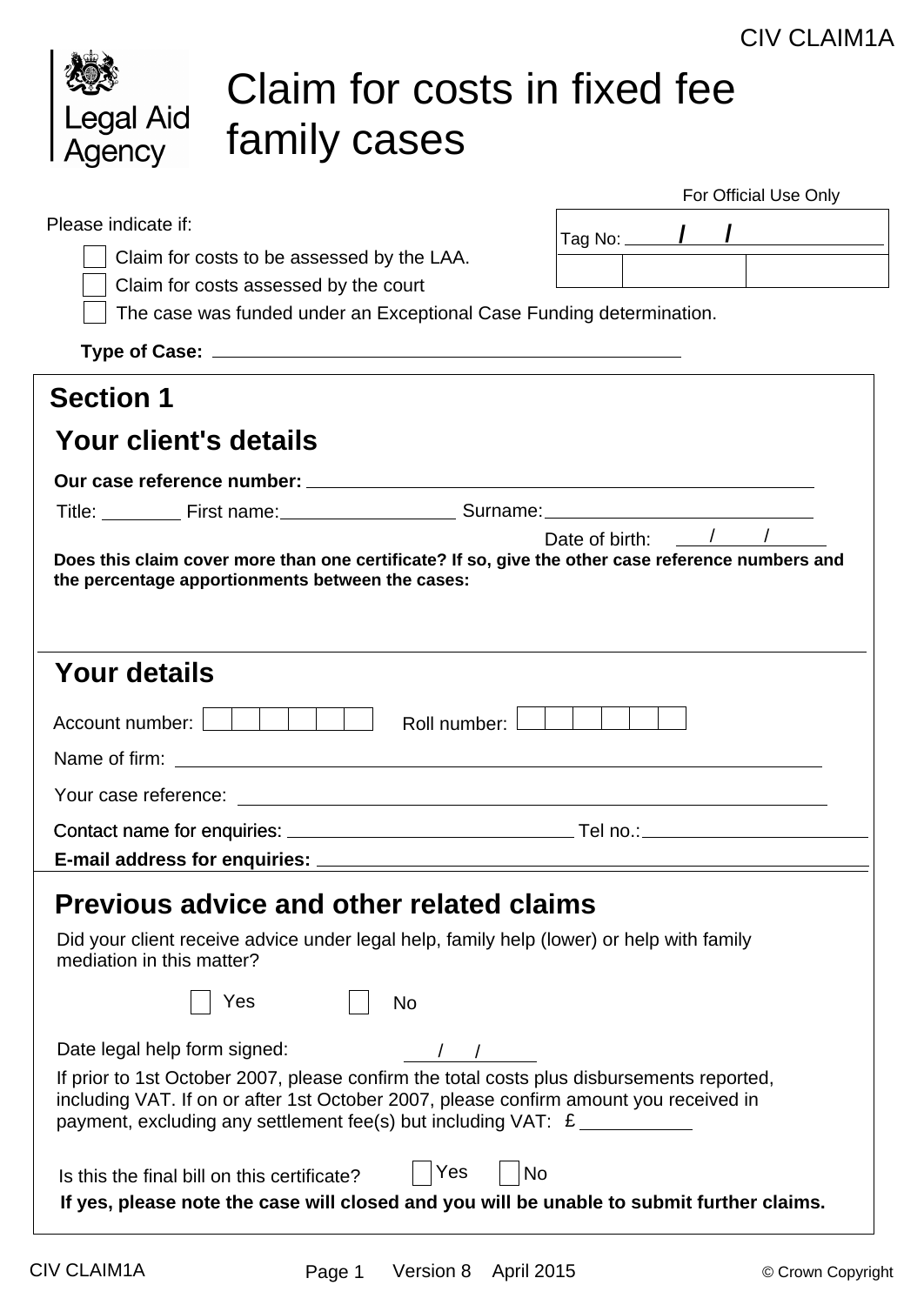### **Outcome of case**

Date of issue of proceedings: / /

#### **Outcomes**

 $4\,$  When answering the following questions, please use the relevant codes referred to in the Certificate Outcomes Checklist. This checklist is available on [GOV UK](https://www.gov.uk/government/publications/outcome-expert-and-claiming-codes).

4 Please complete for all claims including any interim claims.

| 1. At what stage did case end?                                                                                                                                                                                                           |  |  |  |  |  |  |  |
|------------------------------------------------------------------------------------------------------------------------------------------------------------------------------------------------------------------------------------------|--|--|--|--|--|--|--|
| 2. How did case end?                                                                                                                                                                                                                     |  |  |  |  |  |  |  |
| 3. What was the result?                                                                                                                                                                                                                  |  |  |  |  |  |  |  |
| 4. Was ADR proposed or used?                                                                                                                                                                                                             |  |  |  |  |  |  |  |
| 5. Were significant wider public benefits achieved?                                                                                                                                                                                      |  |  |  |  |  |  |  |
| Date of final Order, or date of last work on file if no final order:                                                                                                                                                                     |  |  |  |  |  |  |  |
| <b>Recoveries</b>                                                                                                                                                                                                                        |  |  |  |  |  |  |  |
| Indicate which, if any, of the following were awarded:                                                                                                                                                                                   |  |  |  |  |  |  |  |
| Property<br>Damages<br>Costs                                                                                                                                                                                                             |  |  |  |  |  |  |  |
| $4$ If any of the above were awarded you must also complete pages 12 & 13. Please note<br>if property was recovered or preserved you should also submit the CIVADMIN 1 form if<br>a statutory charge decision has not already been made. |  |  |  |  |  |  |  |
| Yes<br>No<br>Was a wasted costs order made?<br>If yes, please attach a copy and complete Section 6.                                                                                                                                      |  |  |  |  |  |  |  |
| <b>Certification</b>                                                                                                                                                                                                                     |  |  |  |  |  |  |  |
| I certify, on behalf of the payee, that the information provided is correct. This work has not been<br>and will not be the subject of any other claim for remuneration from the Legal Aid Agency.                                        |  |  |  |  |  |  |  |

If costs are to be assessed by the Legal Aid Agency I certify that, where the legally aided client has a financial interest, a copy of the bill has been provided to the client with an explanation of their rights and that either 21 days have passed since the copy was so provided or the client has confirmed in writing (copy attached) that s/he will not be making any representations in relation to the bill.

If costs were assessed by the court I certify that a copy of the bill has been provided to the legally aided client pursuant to the regulations with an explanation of their financial interest in the assessment and the steps which can be taken to safeguard that interest. They have not requested that the authorised court officer be informed of their interest and have not requested that notice of the assessment appointment be sent to them.

| Signed: __                                                                                                     | Date: $\frac{1}{1}$ |  |
|----------------------------------------------------------------------------------------------------------------|---------------------|--|
| (Authorised Litigator. The solicitor or litigator instructed must have a valid practising certificate. The LAA |                     |  |
| will not pay for any work done during any period in which the solicitor does not have a practising             |                     |  |
| certificate.)                                                                                                  |                     |  |

Name: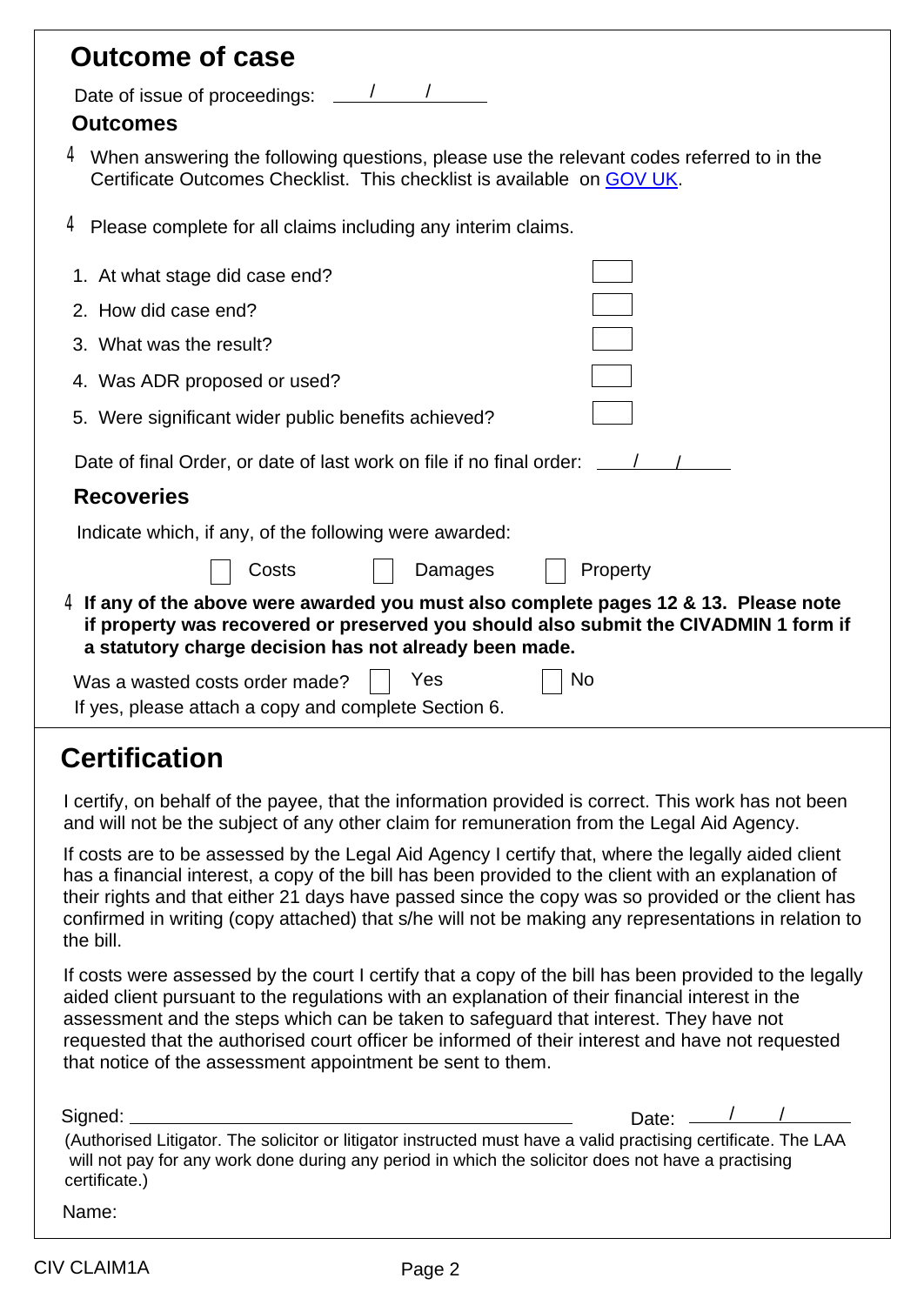# **Section 2**

| $4\,$ If there is more than one private law aspect on the certificate subject to a fixed fee e.g. |
|---------------------------------------------------------------------------------------------------|
| children and finance to be claimed please complete page 3 onwards for each aspect                 |
| claimed.                                                                                          |

### **Nature of the proceedings**

Give details of the case, including any factors in support of time spent in attendance and preparation:

| Finance case (complete section B on page 4)     | Care and supervision proceedings (complete section A below)<br>Other public law children case (go straight to section 3)<br>Private law children case (complete section B on page 4)<br>Domestic abuse case (complete section B on page 4) |  |  |  |  |  |
|-------------------------------------------------|--------------------------------------------------------------------------------------------------------------------------------------------------------------------------------------------------------------------------------------------|--|--|--|--|--|
|                                                 | Have any other providers acted in this matter?<br>Yes<br><b>No</b><br>If yes, a separate claim must be submitted.                                                                                                                          |  |  |  |  |  |
| Is this a change of solicitor half fee?         | Yes<br><b>No</b>                                                                                                                                                                                                                           |  |  |  |  |  |
| <b>Actual costs incurred</b>                    |                                                                                                                                                                                                                                            |  |  |  |  |  |
| A) Care and supervision cases                   |                                                                                                                                                                                                                                            |  |  |  |  |  |
|                                                 | <b>VAT</b><br><b>Net</b>                                                                                                                                                                                                                   |  |  |  |  |  |
| Profit Costs (exc advocacy<br>and enhancements) | £<br>£                                                                                                                                                                                                                                     |  |  |  |  |  |
| In which region are you<br>based?               | South<br><b>North</b><br>Midlands<br>Wales                                                                                                                                                                                                 |  |  |  |  |  |
| Is your client                                  | Joined?<br>A parent?<br>A child?                                                                                                                                                                                                           |  |  |  |  |  |
| How many clients are<br>you acting for?         | 1<br>2 or more                                                                                                                                                                                                                             |  |  |  |  |  |

High Court | District or

Circuit Judge

Lay Justices or

clerks

Now go to Part C on page 4

In front of whom did the

case finish?

Judge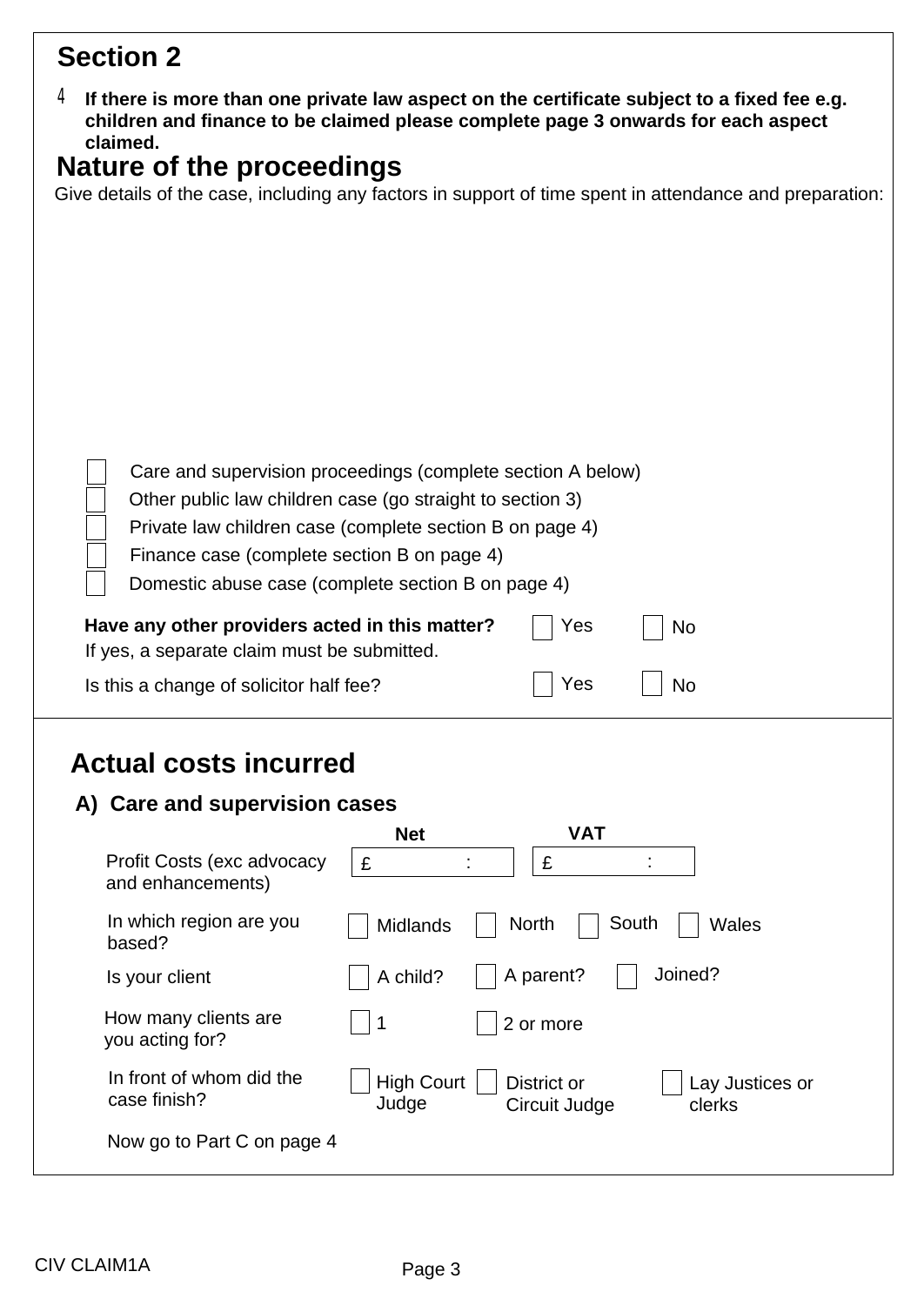## **Actual costs incurred cont**

| B) Private law cases                                                                                                           | <b>Net</b>                                                 | <b>VAT</b>                   |             |                        |
|--------------------------------------------------------------------------------------------------------------------------------|------------------------------------------------------------|------------------------------|-------------|------------------------|
| Profit Costs (exc advocacy<br>and enhancements)                                                                                | £                                                          | £                            |             |                        |
| In which region are you<br>based?                                                                                              | London                                                     | Non London                   |             |                        |
| Have you made a previous claim for payment on account in these proceedings?                                                    |                                                            |                              |             |                        |
|                                                                                                                                | Yes                                                        | <b>No</b>                    |             |                        |
| In front of whom did the<br>case finish?                                                                                       | <b>High Court</b><br>Judge                                 | District or<br>Circuit Judge |             | Lay Justices or clerks |
| Are you claiming a<br>settlement fee?                                                                                          | Yes                                                        | No                           |             |                        |
| Which levels of work<br>did you undertake?                                                                                     | Level 3                                                    | Level 4                      | Enforcement |                        |
|                                                                                                                                |                                                            |                              |             |                        |
| If you did not undertake work at all levels covered by your certificate, please explain why:                                   |                                                            | Yes                          | <b>No</b>   |                        |
| If Yes, go to Section 3. Your file of papers must be submitted with this form if the claim is to<br>be assessed by the Agency. |                                                            |                              |             |                        |
| If No, complete the remainder of this section                                                                                  |                                                            |                              |             |                        |
|                                                                                                                                |                                                            | Net amount                   |             | <b>VAT</b>             |
|                                                                                                                                | <b>Fixed Fee</b>                                           | £                            | £           |                        |
| C) Is this an Escape Case?<br>(Complete details on page 5&6)                                                                   | <b>Experts costs</b>                                       | £                            | £           |                        |
|                                                                                                                                | <b>Other Disbursements</b><br>(Complete details on page 6) | £                            | £           |                        |
|                                                                                                                                | $=$ Total                                                  | £                            | £           |                        |
| (Complete details on page 7 or 9)                                                                                              | Solicitor advocacy                                         | £                            | £           |                        |

does not fall within FAS and section 5 is completed please submit your file of papers).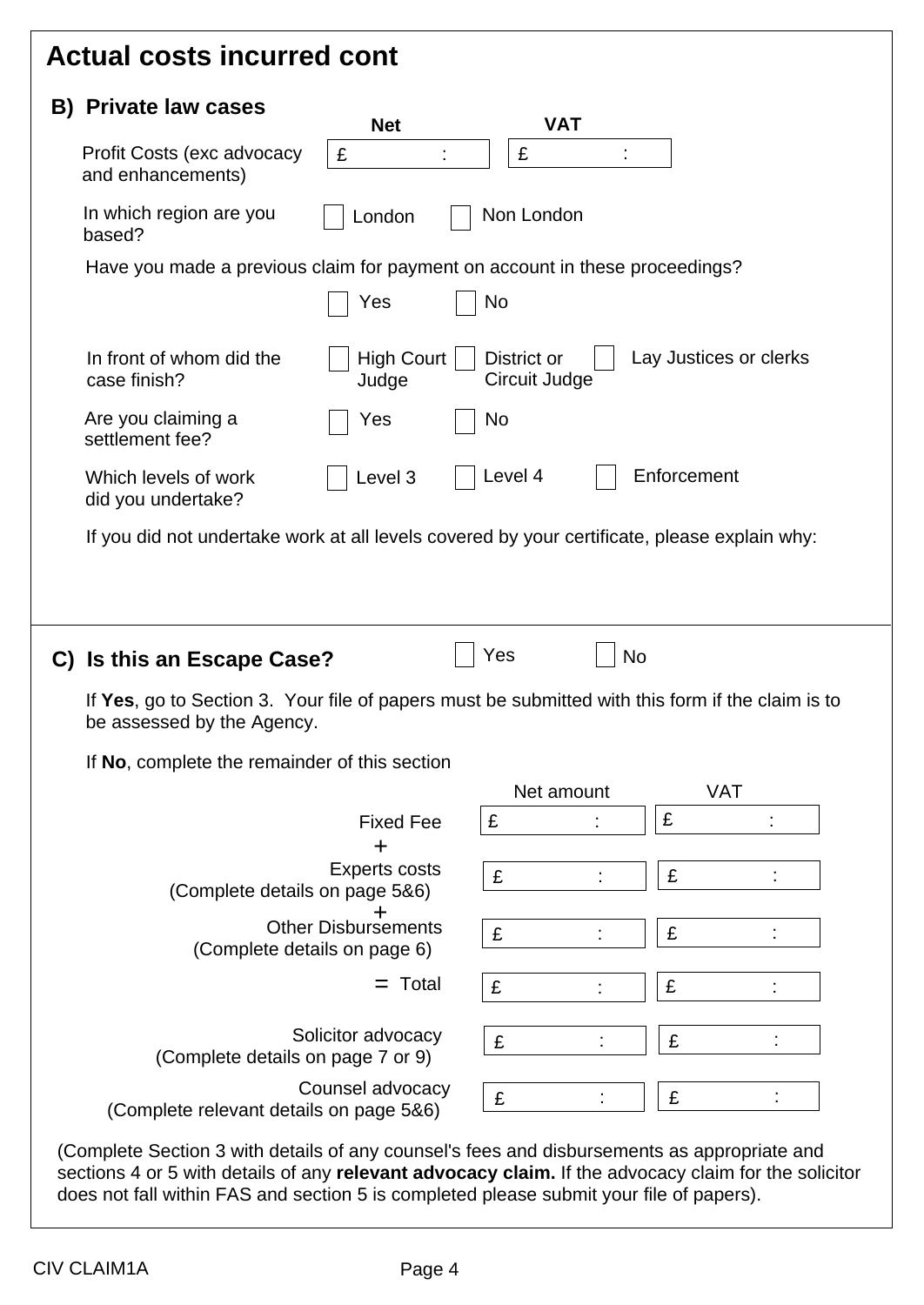## **Section 3 - Counsel's fees and disbursements**

Cases where Counsel have been instructed under the Family Graduated Fee Scheme or the Family Advocacy Scheme.

Have all outstanding claims for counsel been paid by the LAA?  $\blacksquare$  Yes  $\blacksquare$  No

Please provide details of payments made to counsel. This will allow us to check that all counsels fees have been paid. For claims assessed by the court a summary of the amount paid to each counsel will suffice providing the payments are clear on the bill as assessed by the court.

| <b>No</b>               | <b>Counsel (Account No. &amp; Name)</b> | Date of Work Total (Inc. VAT) | <b>Office Use</b><br>Payment/Reconcile |
|-------------------------|-----------------------------------------|-------------------------------|----------------------------------------|
| 1                       |                                         |                               |                                        |
| $\mathbf{2}$            |                                         |                               |                                        |
| $\mathbf{3}$            |                                         |                               |                                        |
| $\overline{\mathbf{4}}$ |                                         |                               |                                        |
| $\overline{\mathbf{5}}$ |                                         |                               |                                        |
| $\bf 6$                 |                                         |                               |                                        |
| $\overline{7}$          |                                         |                               |                                        |
| ${\bf 8}$               |                                         |                               |                                        |
| $\boldsymbol{9}$        |                                         |                               |                                        |
| 10                      |                                         |                               |                                        |
| 11                      |                                         |                               |                                        |
| 12                      |                                         |                               |                                        |
| 13                      |                                         |                               |                                        |
| 14                      |                                         |                               |                                        |
| 15                      |                                         |                               |                                        |
| 16                      |                                         |                               |                                        |
| 17                      |                                         |                               |                                        |
| 18                      |                                         |                               |                                        |
| 19                      |                                         |                               |                                        |
| 20                      |                                         |                               |                                        |
| 21                      |                                         |                               |                                        |
| 22                      |                                         |                               |                                        |
| 23                      |                                         |                               |                                        |
| 24                      |                                         |                               |                                        |
| 25                      |                                         |                               |                                        |
| 26                      |                                         |                               |                                        |
| 27                      |                                         |                               |                                        |
| 28                      |                                         |                               |                                        |
| 29                      |                                         |                               |                                        |
| 30                      |                                         |                               |                                        |
| 31                      |                                         |                               |                                        |
| 32                      |                                         |                               |                                        |
|                         | <b>OVERALL TOTAL PAID TO COUNSEL</b>    |                               |                                        |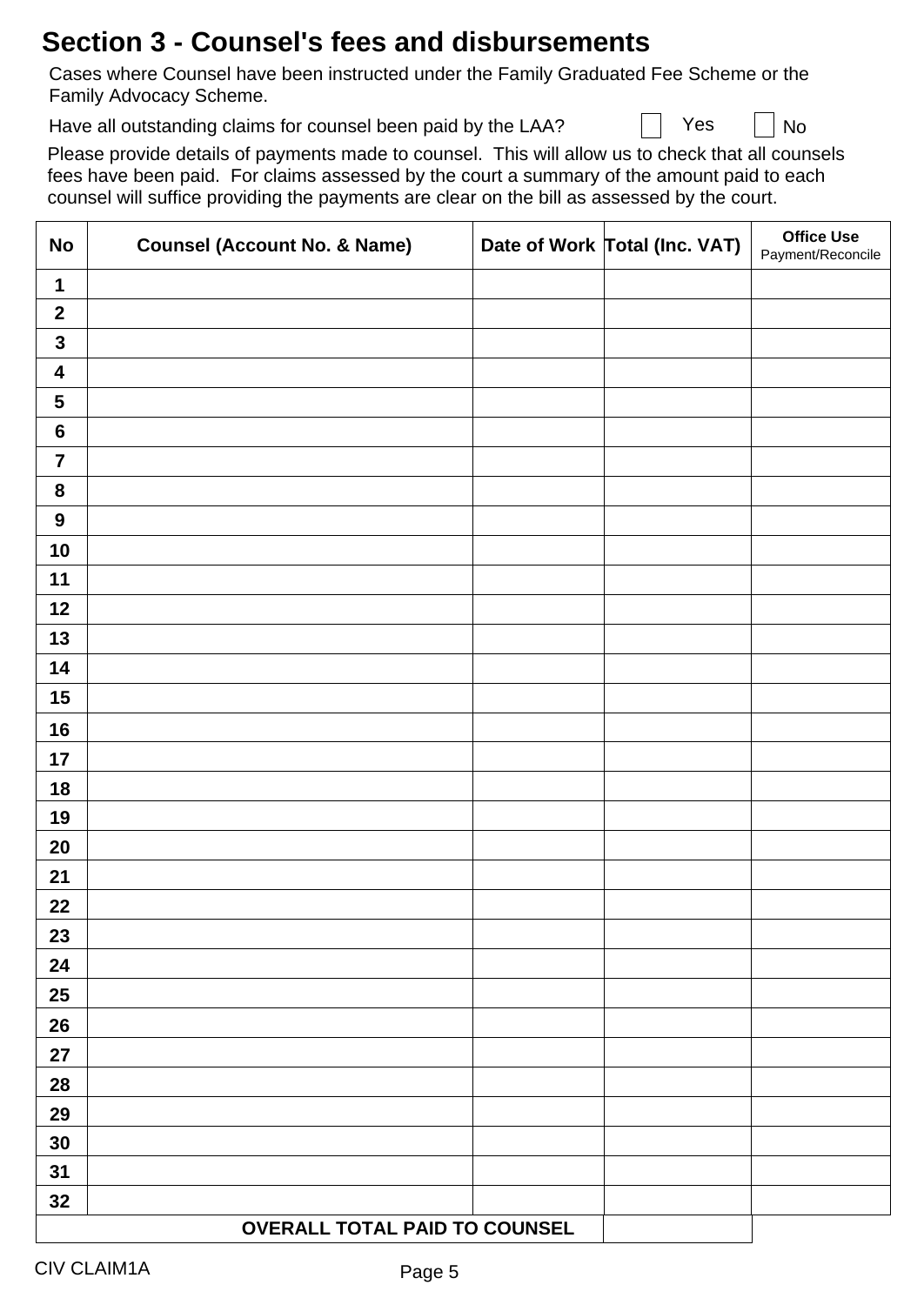| <b>Expert Invoice details</b><br>$4$ Disbursement vouchers must be provided where appropriate |             |                                   |                |                           |      |                                                                                                                                                                                                     |               |           |        |            |                                  |
|-----------------------------------------------------------------------------------------------|-------------|-----------------------------------|----------------|---------------------------|------|-----------------------------------------------------------------------------------------------------------------------------------------------------------------------------------------------------|---------------|-----------|--------|------------|----------------------------------|
|                                                                                               |             |                                   |                |                           |      | If these are proceedings involving a dispute about children, are you satisfied that the experts used<br>meet the Ministry of Justice standards for experts in England and Wales?                    |               |           | Yes    | No         |                                  |
|                                                                                               |             | the standards was not instructed. |                |                           |      | If any of the experts do not meet the standards please provide a copy of an authority from the LAA<br>to incur the expert cost, or give reasons why you instructed them and why an expert who meets |               |           |        |            |                                  |
| Expert                                                                                        | Expert      | Prior                             |                | Preparation               |      | <b>Court Attendance</b>                                                                                                                                                                             | Travel        | Other     | Net    | <b>VAT</b> | <b>Total Cost</b>                |
| Group                                                                                         | <b>Type</b> | authority<br>obtained?<br>Y/N     | Hourly<br>rate | <b>Total Prep</b><br>Cost | Rate | Total<br>Court<br>Cost                                                                                                                                                                              | Time<br>Costs | Costs     | Amount | Amount     | (inc VAT<br>where<br>applicable) |
|                                                                                               |             |                                   |                |                           |      |                                                                                                                                                                                                     |               |           |        |            |                                  |
|                                                                                               |             |                                   |                |                           |      |                                                                                                                                                                                                     |               |           |        |            |                                  |
|                                                                                               |             |                                   |                |                           |      |                                                                                                                                                                                                     |               |           |        |            |                                  |
|                                                                                               |             |                                   |                |                           |      |                                                                                                                                                                                                     |               |           |        |            |                                  |
|                                                                                               |             |                                   |                |                           |      |                                                                                                                                                                                                     |               |           |        |            |                                  |
|                                                                                               |             |                                   |                |                           |      |                                                                                                                                                                                                     |               |           |        |            |                                  |
|                                                                                               |             |                                   |                |                           |      |                                                                                                                                                                                                     |               |           |        |            |                                  |
|                                                                                               |             |                                   |                |                           |      |                                                                                                                                                                                                     |               | Total (C) |        |            |                                  |
|                                                                                               |             |                                   |                |                           |      |                                                                                                                                                                                                     |               |           |        |            |                                  |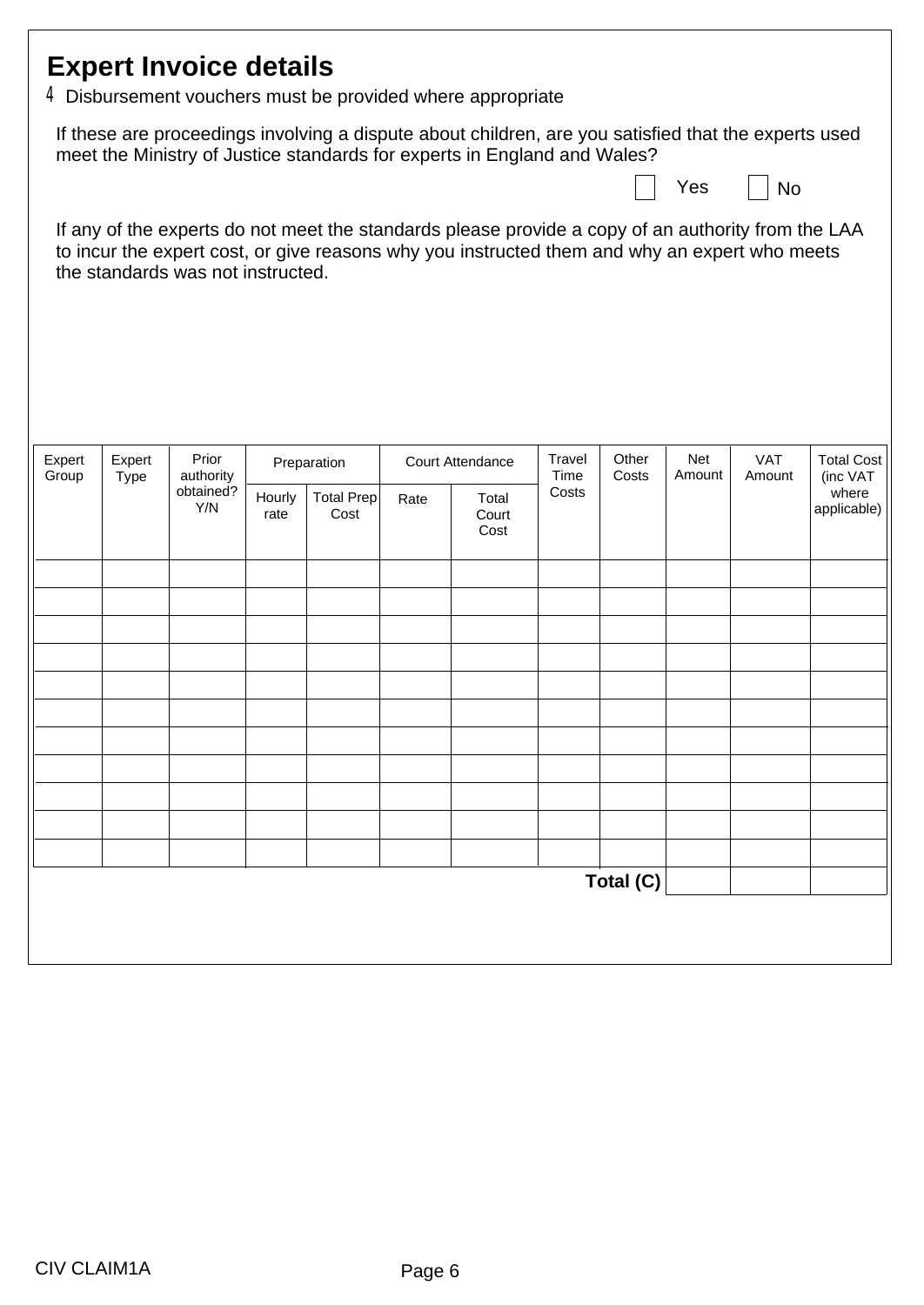# **Expert Invoice details**

4 Where there is a joint instruction of an expert please list all other parties to the proceeding and the apportioned percentage share of the experts costs (if a party is not responsible for a share of the expert costs please list and enter 0% as their share).

| Expert type | Party name | Solicitor | Certificate ref | Apportioned<br>(%) |
|-------------|------------|-----------|-----------------|--------------------|
|             |            |           |                 |                    |
|             |            |           |                 |                    |
|             |            |           |                 |                    |
|             |            |           |                 |                    |
|             |            |           |                 |                    |
|             |            |           |                 |                    |
|             |            |           |                 |                    |
|             |            |           |                 |                    |
|             |            |           |                 |                    |
|             |            |           |                 |                    |
|             |            |           |                 |                    |
|             |            |           |                 |                    |
|             |            |           |                 |                    |
|             |            |           |                 |                    |

# **Other Disbursements details**

4Disbursement vouchers must be provided where appropriate

| <b>Disbursement</b> | <b>Net</b> | <b>VAT</b> | Total | For office<br>use only |
|---------------------|------------|------------|-------|------------------------|
|                     |            |            |       |                        |
|                     |            |            |       |                        |
|                     |            |            |       |                        |
|                     |            |            |       |                        |
|                     |            |            |       |                        |
|                     |            |            |       |                        |
|                     |            |            |       |                        |
|                     |            |            |       |                        |
|                     |            |            |       |                        |
| Total (D)           |            |            |       |                        |
|                     |            |            |       |                        |
|                     |            |            |       |                        |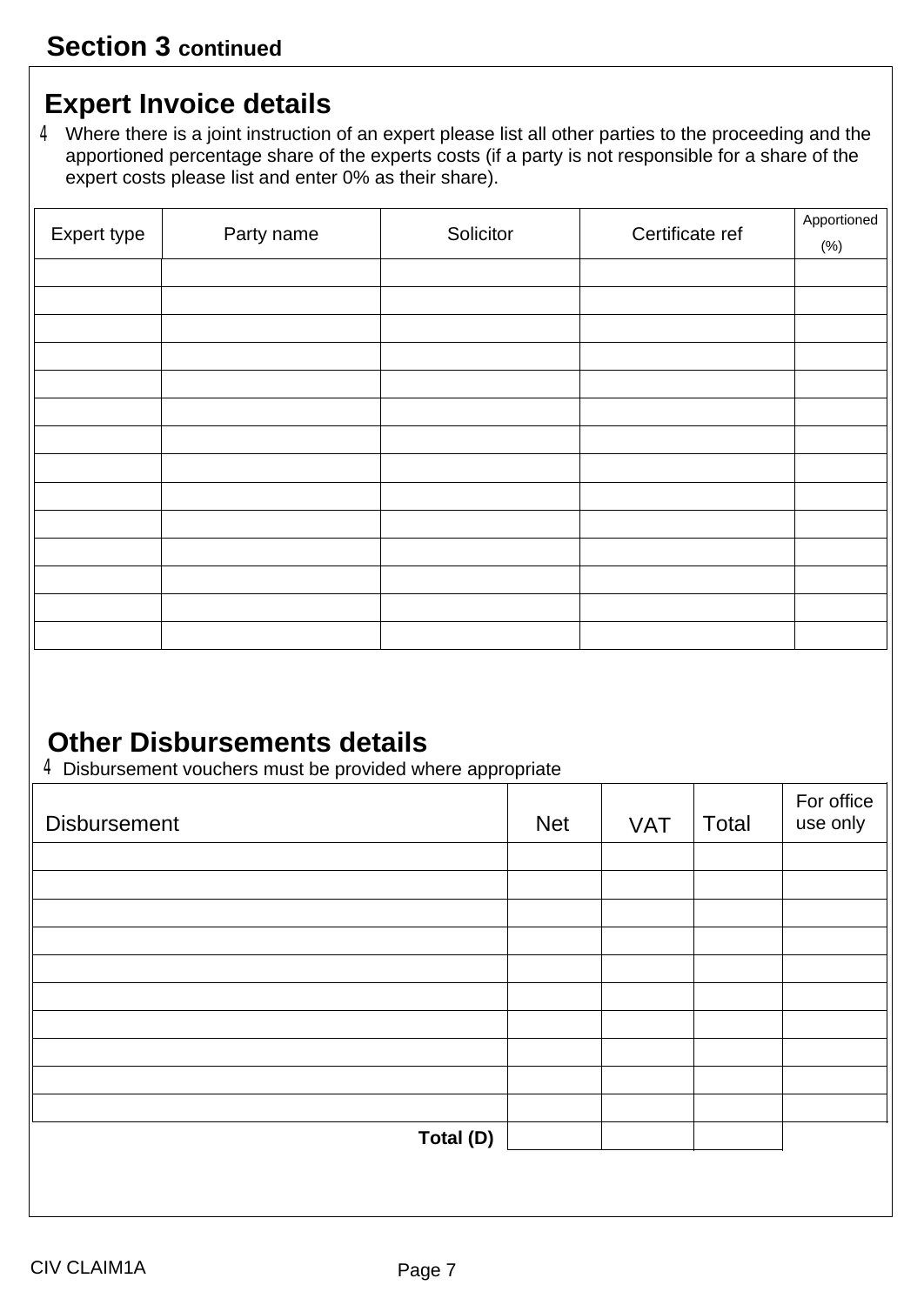# **Section 4 - Advocacy costs under Family Advocacy Scheme**

Please ensure you have provided the evidence required for your FAS payment. Details of the evidence required can be found on the claim submission checklists and within the [electronic handbook.](https://www.gov.uk/funding-and-costs-assessment-for-civil-and-crime-matters )  $4<sub>l</sub>$ 

| Date of<br>Hearing | Type of<br>Judge<br>HCJ<br>D/CJ<br>$L/C$ | Interim/<br>final<br>advocate<br>$\mathbf s$<br>meeting<br>or FDR | Actual<br>time<br>spent<br>(mins) | Number<br>of<br>hearing<br>units or<br>days if<br>final<br>hearing | units | Rate for Standard<br>fee total<br>cost | % bolt<br>on<br>claimed | Cost of<br>bolt- ons<br>E : p | Advocate<br>bundle<br>payment<br>E : p | settlement fee | Exceptional | VAT for<br>FAS<br>claims<br>E : p | Total |
|--------------------|------------------------------------------|-------------------------------------------------------------------|-----------------------------------|--------------------------------------------------------------------|-------|----------------------------------------|-------------------------|-------------------------------|----------------------------------------|----------------|-------------|-----------------------------------|-------|
|                    |                                          |                                                                   |                                   |                                                                    |       |                                        |                         |                               |                                        |                |             |                                   |       |
|                    |                                          |                                                                   |                                   |                                                                    |       |                                        |                         |                               |                                        |                |             |                                   |       |
|                    |                                          |                                                                   |                                   |                                                                    |       |                                        |                         |                               |                                        |                |             |                                   |       |
|                    |                                          |                                                                   |                                   |                                                                    |       |                                        |                         |                               |                                        |                |             |                                   |       |
|                    |                                          |                                                                   |                                   |                                                                    |       |                                        |                         |                               |                                        |                |             |                                   |       |
|                    |                                          |                                                                   |                                   |                                                                    |       |                                        |                         |                               |                                        |                |             |                                   |       |
|                    |                                          |                                                                   |                                   |                                                                    |       |                                        |                         |                               |                                        |                |             |                                   |       |
|                    |                                          |                                                                   |                                   |                                                                    |       |                                        |                         |                               |                                        |                |             |                                   |       |
|                    |                                          |                                                                   |                                   |                                                                    |       |                                        |                         |                               |                                        |                |             |                                   |       |
|                    |                                          |                                                                   |                                   |                                                                    |       |                                        |                         |                               |                                        |                |             |                                   |       |
|                    |                                          |                                                                   |                                   |                                                                    |       |                                        |                         |                               |                                        |                |             |                                   |       |
|                    |                                          |                                                                   |                                   |                                                                    |       |                                        |                         |                               |                                        |                |             |                                   |       |
|                    |                                          |                                                                   |                                   |                                                                    |       |                                        |                         |                               |                                        |                |             |                                   |       |
|                    |                                          |                                                                   |                                   |                                                                    |       |                                        |                         |                               |                                        |                |             |                                   |       |
|                    |                                          | <b>Rolt on Paymonts</b>                                           |                                   |                                                                    |       |                                        |                         |                               |                                        |                |             | <b>Total</b>                      |       |

#### **Bolt on Payments**

| Date of<br>hearing | Bolt on claimed (please insert relevant<br>numbers) |
|--------------------|-----------------------------------------------------|
|                    |                                                     |
|                    |                                                     |
|                    |                                                     |
|                    |                                                     |
|                    |                                                     |

#### **Exceptional travel bolt-on**

| Date | <b>Distance</b> | Reasons for claim |
|------|-----------------|-------------------|
|      |                 |                   |
|      |                 |                   |
|      |                 |                   |
|      |                 |                   |
|      |                 |                   |
|      |                 |                   |
|      |                 |                   |
|      |                 |                   |
|      |                 |                   |
|      |                 |                   |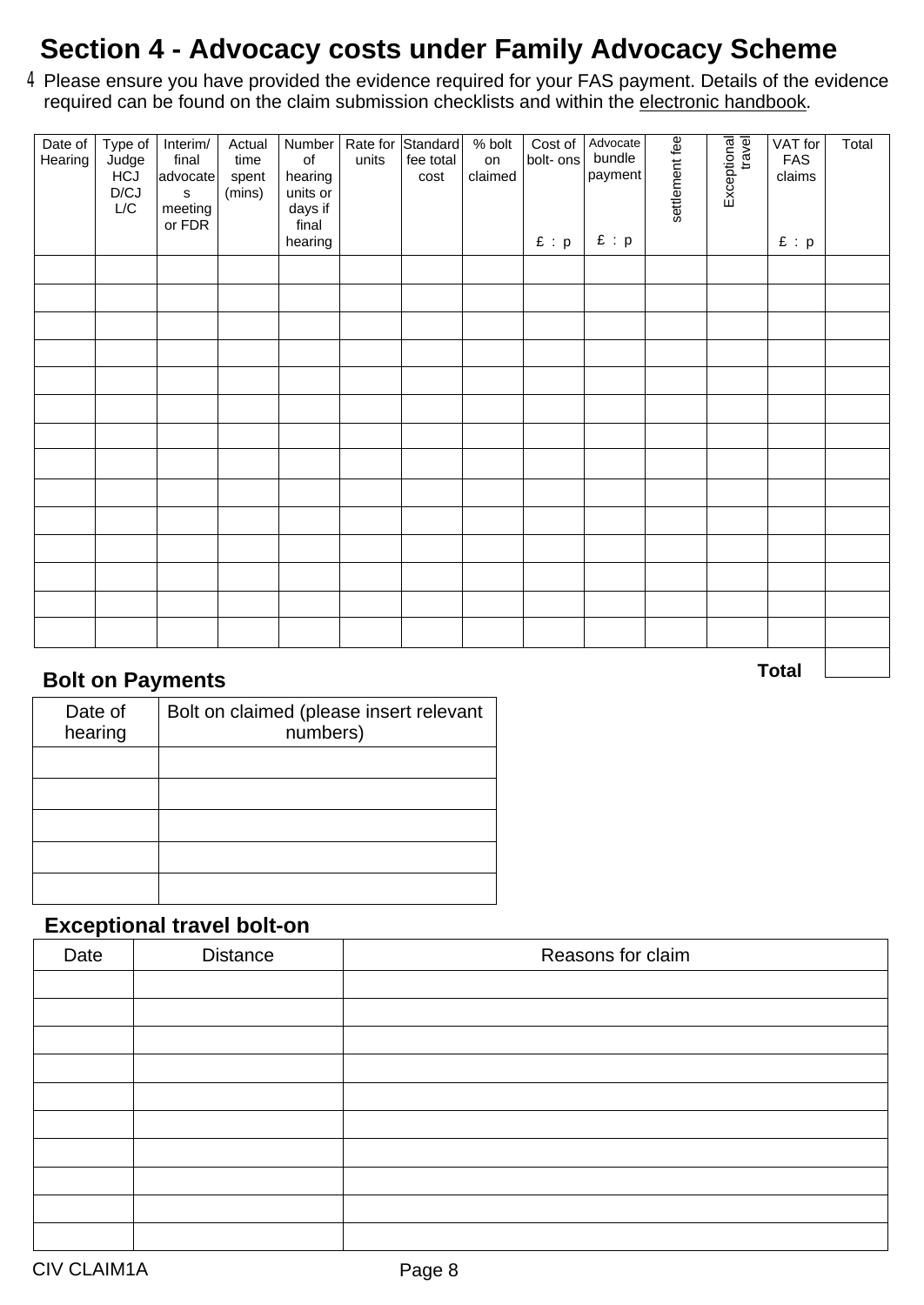### **Section 5 - To be completed only for escape cases, other public law cases and solicitor advocacy costs not falling within FAS**

### **Bill to be assessed by the Legal Aid Agency Details of work being claimed**

If you are seeking an enhanced rate or uplift, state percentage sought and give full reasons (if the enhancement is claimed as a member of the Resolution Accredited Specialist Scheme, Law Society's Children Law Accreditation Scheme or Family Law - Advanced Accreditation Scheme please also sign the declaration below)

### **Panel Membership Declaration**

I declare that I am a member of:

|                                                                                                                                                                                                                                                                                | ו וסמטס נוטו |
|--------------------------------------------------------------------------------------------------------------------------------------------------------------------------------------------------------------------------------------------------------------------------------|--------------|
| i) The Resolution Specialist Accreditation Scheme, The Law Society's Family Law<br>Advance or Accreditation Scheme<br>ii) in relation to work done under a certificate which includes proceedings relating to<br>children, the Law Society's Children Law Accreditation Scheme |              |
|                                                                                                                                                                                                                                                                                |              |
| Signed: Canal Member Solicitor) Date: 2014                                                                                                                                                                                                                                     |              |
|                                                                                                                                                                                                                                                                                |              |
|                                                                                                                                                                                                                                                                                |              |
| Signed: $\frac{1}{2}$ Date: $\frac{1}{2}$ Date: $\frac{1}{2}$                                                                                                                                                                                                                  |              |
| (Panel Member Solicitor)                                                                                                                                                                                                                                                       |              |
| Name: Name:                                                                                                                                                                                                                                                                    |              |
| All Panel Members must sign the declaration. If there is not enough space, please copy<br>the page, sign and attach to the claim.                                                                                                                                              |              |

Please tick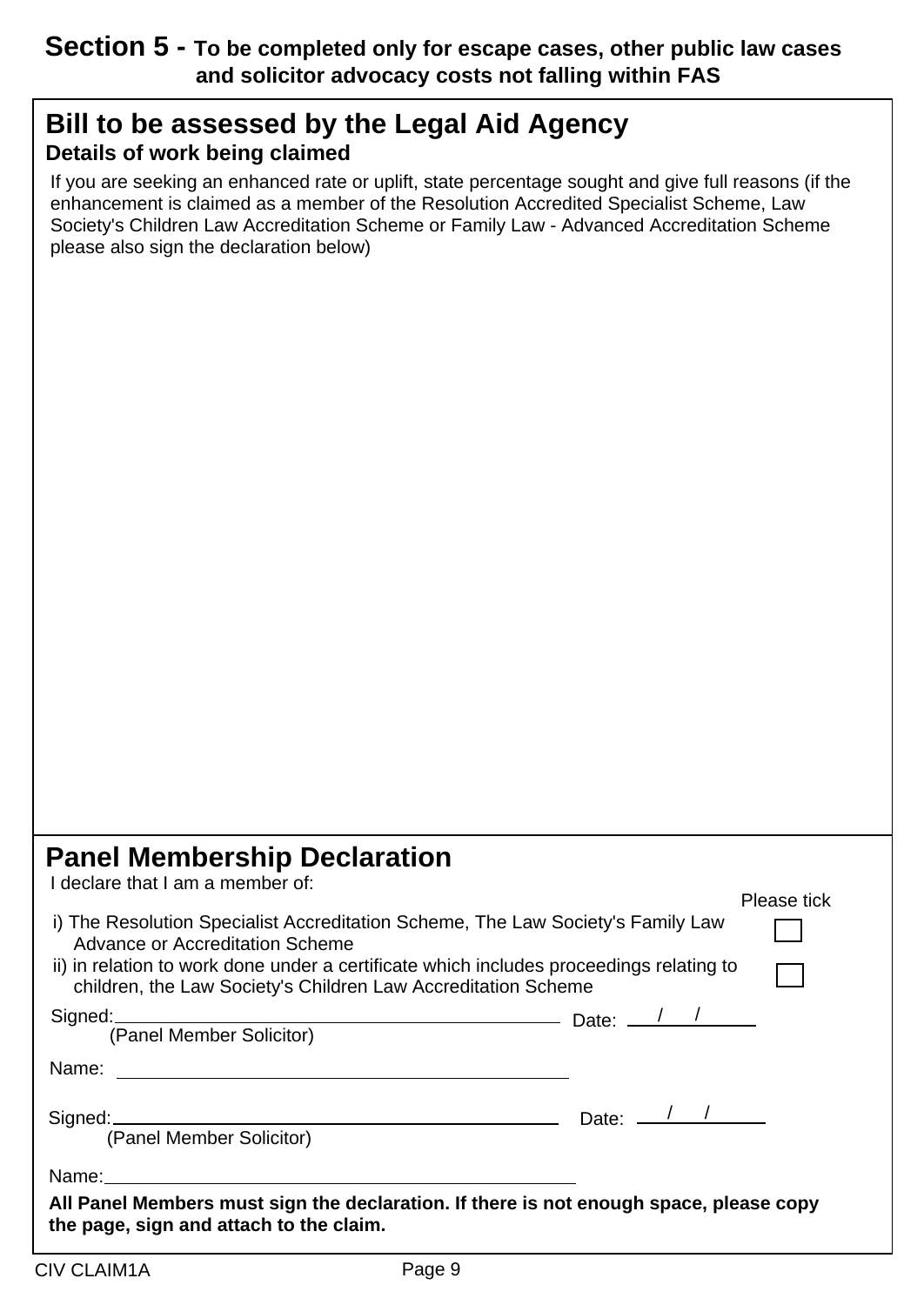### **Bill to be assessed by the Legal Aid Agency**

Complete in chronological order adding further details on ROT, DOT or OOT work on the next page. **Schedule of time spent** 4

|                   | Fee                | Date               |      | Preparation                                 |                                                 |                      | $\sim$                                                                                                                           |              |                                                                            |                        |                                                    |                        |
|-------------------|--------------------|--------------------|------|---------------------------------------------|-------------------------------------------------|----------------------|----------------------------------------------------------------------------------------------------------------------------------|--------------|----------------------------------------------------------------------------|------------------------|----------------------------------------------------|------------------------|
|                   | earner<br>Initials | dd mm yy           | Code | Attendance<br>$\mathsf{or}\,$<br>conference | Examing/<br>drafting<br>documents<br>hrs : mins | Hearing<br>hrs: mins | $\begin{array}{ c c c }\n\hline\n\text{Travel} & \text{Waiting} \\ \text{hrs} : \text{mins} & \text{hrs} \\ \hline\n\end{array}$ | Rate<br>E: P | Basic<br>$\begin{array}{ll}\text{Claim} \\ \text{£}:\ \text{P}\end{array}$ | Enh/<br>uplift<br>$\%$ | Claim<br>$\pmb{\mathfrak{L}}$ : $\pmb{\mathsf{P}}$ | For Office<br>Use Only |
| $\mathbf{1}$      |                    |                    |      |                                             |                                                 |                      |                                                                                                                                  |              |                                                                            |                        |                                                    |                        |
| $\sqrt{2}$        |                    |                    |      |                                             |                                                 |                      |                                                                                                                                  |              |                                                                            |                        |                                                    |                        |
| 3                 |                    |                    |      |                                             |                                                 |                      |                                                                                                                                  |              |                                                                            |                        |                                                    |                        |
| 4                 |                    |                    |      |                                             |                                                 |                      |                                                                                                                                  |              |                                                                            |                        |                                                    |                        |
| $\mathbf 5$       |                    |                    |      |                                             |                                                 |                      |                                                                                                                                  |              |                                                                            |                        |                                                    |                        |
| 6                 |                    |                    |      |                                             |                                                 |                      |                                                                                                                                  |              |                                                                            |                        |                                                    |                        |
| $\boldsymbol{7}$  |                    |                    |      |                                             |                                                 |                      |                                                                                                                                  |              |                                                                            |                        |                                                    |                        |
| $\bf 8$           |                    |                    |      |                                             |                                                 |                      |                                                                                                                                  |              |                                                                            |                        |                                                    |                        |
| $\boldsymbol{9}$  |                    |                    |      |                                             |                                                 |                      |                                                                                                                                  |              |                                                                            |                        |                                                    |                        |
| $10$              |                    |                    |      |                                             |                                                 |                      |                                                                                                                                  |              |                                                                            |                        |                                                    |                        |
| 11                |                    |                    |      |                                             |                                                 |                      |                                                                                                                                  |              |                                                                            |                        |                                                    |                        |
| $12 \overline{ }$ |                    |                    |      |                                             |                                                 |                      |                                                                                                                                  |              |                                                                            |                        |                                                    |                        |
| 13                |                    |                    |      |                                             |                                                 |                      |                                                                                                                                  |              |                                                                            |                        |                                                    |                        |
| 14                |                    |                    |      |                                             |                                                 |                      |                                                                                                                                  |              |                                                                            |                        |                                                    |                        |
| 15                |                    |                    |      |                                             |                                                 |                      |                                                                                                                                  |              |                                                                            |                        |                                                    |                        |
| $16\,$            |                    |                    |      |                                             |                                                 |                      |                                                                                                                                  |              |                                                                            |                        |                                                    |                        |
| $17\,$            |                    |                    |      |                                             |                                                 |                      |                                                                                                                                  |              |                                                                            |                        |                                                    |                        |
| $18$              |                    |                    |      |                                             |                                                 |                      |                                                                                                                                  |              |                                                                            |                        |                                                    |                        |
| 19                |                    |                    |      |                                             |                                                 |                      |                                                                                                                                  |              |                                                                            |                        |                                                    |                        |
| 20                |                    |                    |      |                                             |                                                 |                      |                                                                                                                                  |              |                                                                            |                        |                                                    |                        |
| 21                |                    |                    |      |                                             |                                                 |                      |                                                                                                                                  |              |                                                                            |                        |                                                    |                        |
| 22                |                    |                    |      |                                             |                                                 |                      |                                                                                                                                  |              |                                                                            |                        |                                                    |                        |
| 23                |                    |                    |      |                                             |                                                 |                      |                                                                                                                                  |              |                                                                            |                        |                                                    |                        |
| 24                |                    |                    |      |                                             |                                                 |                      |                                                                                                                                  |              |                                                                            |                        |                                                    |                        |
| 25                |                    |                    |      |                                             |                                                 |                      |                                                                                                                                  |              |                                                                            |                        |                                                    |                        |
| 26                |                    |                    |      |                                             |                                                 |                      |                                                                                                                                  |              |                                                                            |                        |                                                    |                        |
| 27                |                    |                    |      |                                             |                                                 |                      |                                                                                                                                  |              |                                                                            |                        |                                                    |                        |
| 28                |                    |                    |      |                                             |                                                 |                      |                                                                                                                                  |              |                                                                            |                        |                                                    |                        |
| 29                |                    |                    |      |                                             |                                                 |                      |                                                                                                                                  |              |                                                                            |                        |                                                    |                        |
| 30                |                    |                    |      |                                             |                                                 |                      |                                                                                                                                  |              |                                                                            |                        |                                                    |                        |
| 31                |                    |                    |      |                                             |                                                 |                      |                                                                                                                                  |              |                                                                            |                        |                                                    |                        |
| 32<br>33          |                    |                    |      |                                             |                                                 |                      |                                                                                                                                  |              |                                                                            |                        |                                                    |                        |
|                   |                    | <b>Total times</b> |      |                                             |                                                 |                      |                                                                                                                                  |              |                                                                            |                        |                                                    |                        |
|                   |                    | <b>Total costs</b> |      |                                             |                                                 |                      |                                                                                                                                  |              |                                                                            | <b>TOTAL</b>           | ÷                                                  | A                      |

CIV CLAIM1A Page 10 For total costs extract "Attendance" figures from "Claim" column and enter in "Total Costs" box at bottom of "Attendance or Conference" column. Repeat for "Preparation of Document", "Hearing", "Travel" and "Waiting" columns and total these costs. The total of these costs should match total in box A.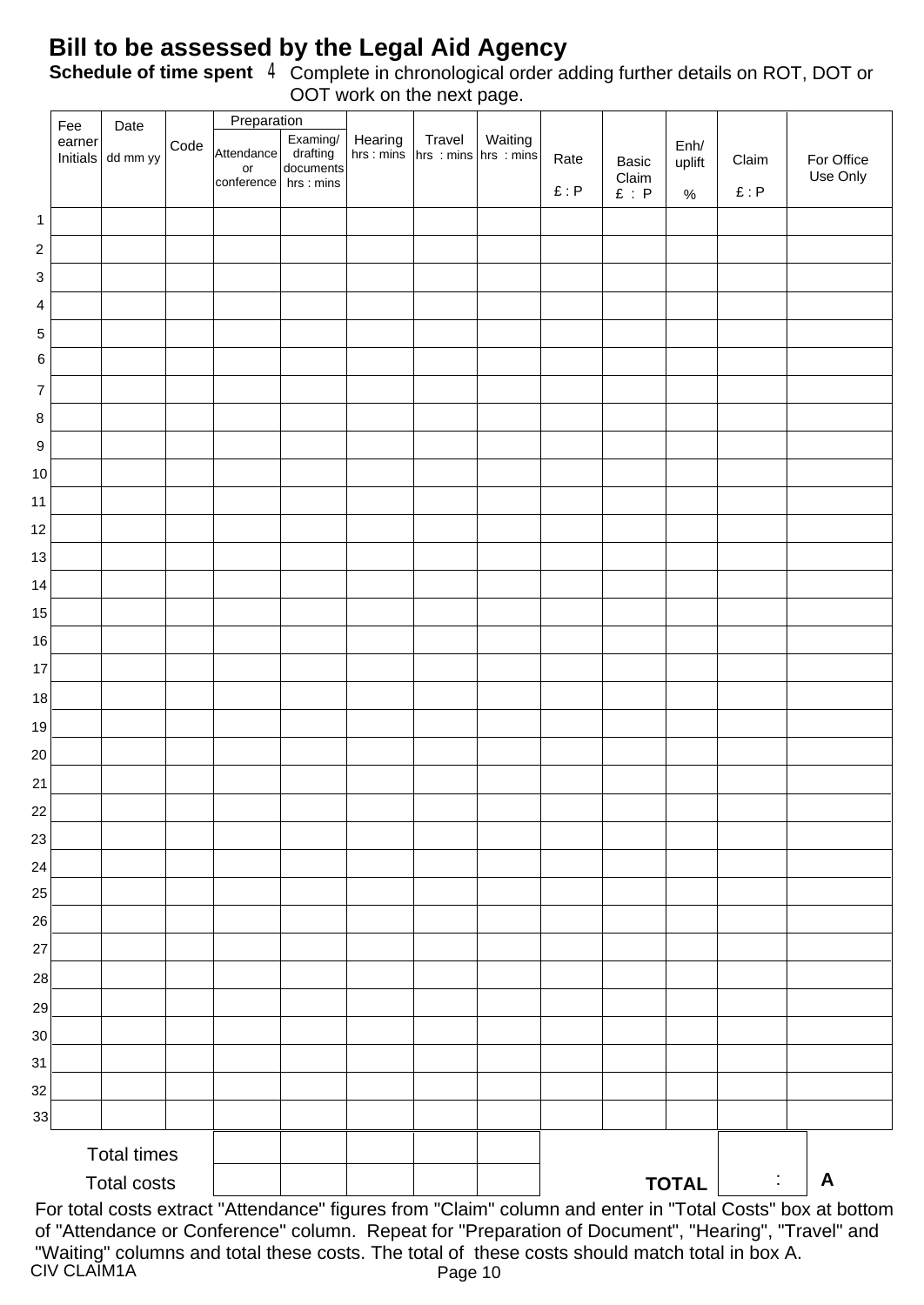# **Additional information**

4 Relating to details on the Schedule on page 9

### **Total Costs - Escape cases and other Public Law cases Letters and telephone calls**

|             | Item rate | Number | Enhancement  <br>claimed | E: p | For Office Use Only |
|-------------|-----------|--------|--------------------------|------|---------------------|
| Letters out |           |        |                          |      |                     |
| Letters in  |           |        |                          |      |                     |
|             |           |        |                          |      |                     |
| Phone calls |           |        |                          |      |                     |
|             |           |        | Total (B)                |      |                     |

# **Your Claim and VAT**

|                                | <b>NET</b> | <b>VAT</b> | For Office Use Only |
|--------------------------------|------------|------------|---------------------|
| Profit costs $(A + B)$         |            |            |                     |
| Experts costs (C)              |            |            |                     |
| Other disbursements (D)        |            |            |                     |
| Cost of detailed<br>assessment |            |            |                     |
| Sub total                      |            |            |                     |
| <b>Solicitor FAS</b>           |            |            |                     |
| Counsel's fees                 |            |            |                     |
| <b>Grand total</b>             |            |            |                     |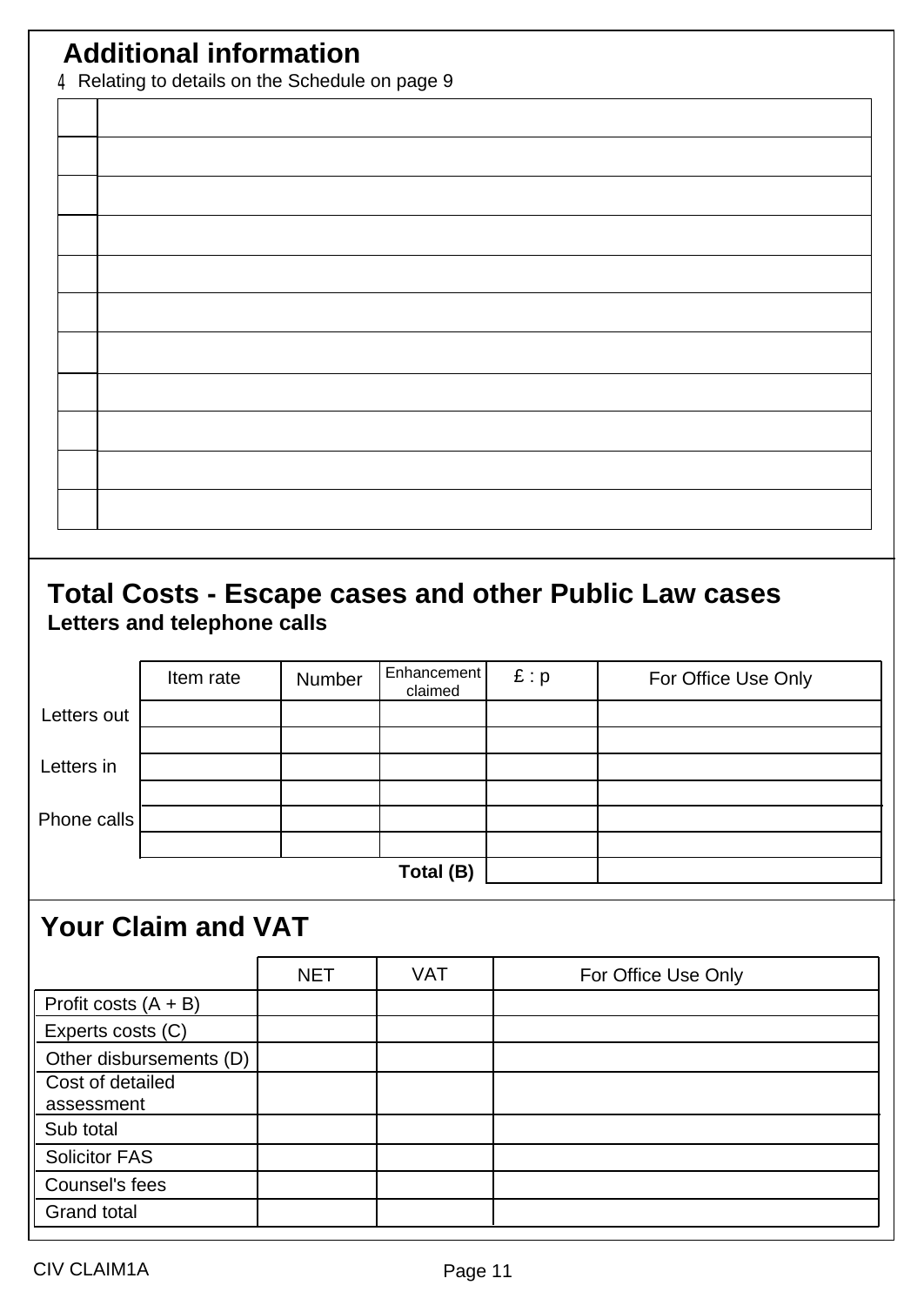|                                          | Details of costs awarded<br>$4$ You should attach copies of any orders made                                                                           |                                                                                                                                                                                                                                                                                                                                         |                |                   |                                                                                                |
|------------------------------------------|-------------------------------------------------------------------------------------------------------------------------------------------------------|-----------------------------------------------------------------------------------------------------------------------------------------------------------------------------------------------------------------------------------------------------------------------------------------------------------------------------------------|----------------|-------------------|------------------------------------------------------------------------------------------------|
| Pre-certificate costs awarded:           |                                                                                                                                                       |                                                                                                                                                                                                                                                                                                                                         |                | $\mathbf{f}$ :    |                                                                                                |
| (LAA prescribed rates)<br>(Market Rates) | During certificate costs awarded:<br>During certificate costs awarded:                                                                                |                                                                                                                                                                                                                                                                                                                                         |                | $E$ $\frac{1}{2}$ |                                                                                                |
| <b>Total costs awarded</b>               |                                                                                                                                                       |                                                                                                                                                                                                                                                                                                                                         | $\mathbf{E}$ : |                   |                                                                                                |
| awarded?                                 |                                                                                                                                                       |                                                                                                                                                                                                                                                                                                                                         |                |                   | Are legal advice and assistance, and/or Legal Help costs included in the pre-certificate costs |
|                                          | Yes                                                                                                                                                   | <b>No</b>                                                                                                                                                                                                                                                                                                                               |                |                   |                                                                                                |
| If yes, tell us the amount:              |                                                                                                                                                       | $E$ $\qquad$ :                                                                                                                                                                                                                                                                                                                          |                |                   |                                                                                                |
| Interest on all costs:                   |                                                                                                                                                       | $E$ $\qquad$ :                                                                                                                                                                                                                                                                                                                          |                |                   |                                                                                                |
|                                          | Date interest commenced or commences:                                                                                                                 |                                                                                                                                                                                                                                                                                                                                         |                |                   |                                                                                                |
|                                          | Please provide a breakdown where interest has been calculated:                                                                                        |                                                                                                                                                                                                                                                                                                                                         |                |                   |                                                                                                |
| Amount recovered to date:                |                                                                                                                                                       | $E$ $\qquad$ $\qquad$ $\qquad$ $\qquad$ $\qquad$ $\qquad$ $\qquad$ $\qquad$ $\qquad$ $\qquad$ $\qquad$ $\qquad$ $\qquad$ $\qquad$ $\qquad$ $\qquad$ $\qquad$ $\qquad$ $\qquad$ $\qquad$ $\qquad$ $\qquad$ $\qquad$ $\qquad$ $\qquad$ $\qquad$ $\qquad$ $\qquad$ $\qquad$ $\qquad$ $\qquad$ $\qquad$ $\qquad$ $\qquad$ $\qquad$ $\qquad$ |                |                   |                                                                                                |
|                                          |                                                                                                                                                       |                                                                                                                                                                                                                                                                                                                                         |                |                   |                                                                                                |
| Date order was served:                   |                                                                                                                                                       |                                                                                                                                                                                                                                                                                                                                         |                |                   |                                                                                                |
|                                          |                                                                                                                                                       |                                                                                                                                                                                                                                                                                                                                         |                |                   |                                                                                                |
|                                          |                                                                                                                                                       |                                                                                                                                                                                                                                                                                                                                         |                |                   |                                                                                                |
|                                          |                                                                                                                                                       |                                                                                                                                                                                                                                                                                                                                         |                |                   | Does the court order say leave of the court is required before enforcement can take place?     |
|                                          | Yes                                                                                                                                                   | No                                                                                                                                                                                                                                                                                                                                      |                |                   |                                                                                                |
|                                          | Has a determination of the debtor's means been undertaken by the court?<br>$4$ If a determination has been made a copy of the order must be attached. |                                                                                                                                                                                                                                                                                                                                         |                |                   |                                                                                                |
|                                          | Yes                                                                                                                                                   | No                                                                                                                                                                                                                                                                                                                                      |                |                   |                                                                                                |
|                                          | If yes, please give the amount:                                                                                                                       | $E_{-}$                                                                                                                                                                                                                                                                                                                                 |                |                   |                                                                                                |
|                                          | Has any offer been made by the debtor?                                                                                                                |                                                                                                                                                                                                                                                                                                                                         |                |                   |                                                                                                |
|                                          | Yes                                                                                                                                                   | No                                                                                                                                                                                                                                                                                                                                      |                |                   |                                                                                                |
| If so, please give details:              |                                                                                                                                                       |                                                                                                                                                                                                                                                                                                                                         |                |                   |                                                                                                |
|                                          |                                                                                                                                                       |                                                                                                                                                                                                                                                                                                                                         |                |                   |                                                                                                |
|                                          |                                                                                                                                                       |                                                                                                                                                                                                                                                                                                                                         |                |                   |                                                                                                |
|                                          |                                                                                                                                                       |                                                                                                                                                                                                                                                                                                                                         |                |                   |                                                                                                |
|                                          |                                                                                                                                                       |                                                                                                                                                                                                                                                                                                                                         |                |                   |                                                                                                |
|                                          |                                                                                                                                                       |                                                                                                                                                                                                                                                                                                                                         |                |                   |                                                                                                |